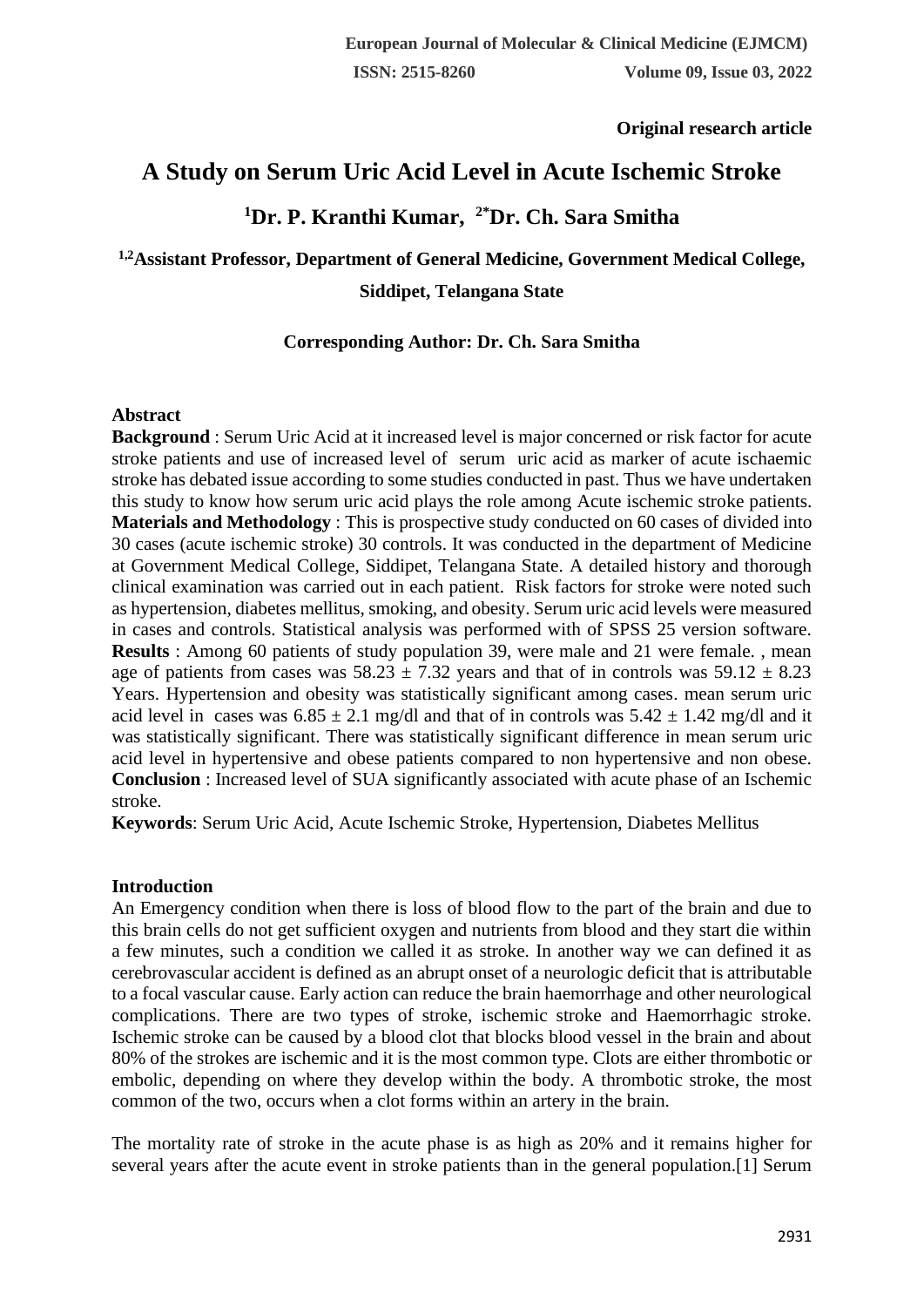**ISSN: 2515-8260 Volume 09, Issue 03, 2022**

uric acid being one of the major aqueous antioxidant in human beings should have a protective role in stroke patients. It exists in the extracellular compartment as sodium urate, and it is cleared from the plasma through the kidney [2]. Uric acid levels are influenced by age and sex. Prior to puberty, the average serum uric acid is 3.6 mg/dl for males and females. Following puberty, value rises to adult levels with women typically 1 mg/dl less than men. This lower level in women apparently reflects estrogen related enhancement of renal urate clearance [3]. The role of Serum Uric Acid (SUA) in the development of cardiovascular disease has been debated for over 50 years[4]. Several large studies have provided conflicting results regarding the clinical significance of elevated serum uric acid levels in cardiovascular or cerebrovascular diseases.

Studies conducted by NHANES and many other studies also observed that serum uric acid is an independent factor for development of cerebrovascular and cardiovascular disease. But in contradiction to NHANES and other studies other studies by Framingham heart study observed that "association between hyperuricemia and cardiovascular diseases merely reflects the link between serum uric acid and other risk factors, including hypertension, renal disease, elevated lipoprotein levels and the use of diuretics [3]". Therefore it is unclear whether SUA promotes or protects against the development of cerebrovascular disease or simply acts as a passive marker of increased risk.

Thus we have conducted a study to know how serum uric acid plays the role among Acute ischemic stroke patients.

#### **Materials and Method :**

This is a case control study was undertaken in the department of Medicine at Government Medical College, Siddipet, Telangana State, during the period of February 2021 to September 2021. 60 patients were selected for the study and divided into the cases and controls after getting their informed consent and after approval from Institiutional Ethical committee.

#### **Inclusion Criteria**:

Cases of acute ischemic stroke admitted to Medicine wards were included in the study.

## **Exclusion Criteria**:

Patients with evidence of haemorrhage or other space occupying lesions other than ischemic infarct in MRI scan, previous history of cerebrovascular accidents, history of intake of thiazide diuretics, complaints of gouty arthritis or clinical evidence of gout, chronic renal failure, haematological abnormalities like leukaemia or other myeloproliferative disorder.

A detailed history and thorough clinical examination was carried out in each patient. Apart from routine investigation, estimation of serum uric acid was carried out in patients reporting to emergency department within 24 hours of onset of symptoms of acute ischemic stroke.

## **Statistical Analysis**:

Collected data were entered in the Microsoft Excel 2016 for further analysis. Qualitative data were expressed in frequency and proportion, that of quantitative data were expressed in mean and standard deviation. Mean difference between cases and controls were assessed by using ttest and association between the two variables were assessed by chi-square test. P-value <0.05 considered as significant at 5% level of significance.

#### **Observation and Results :**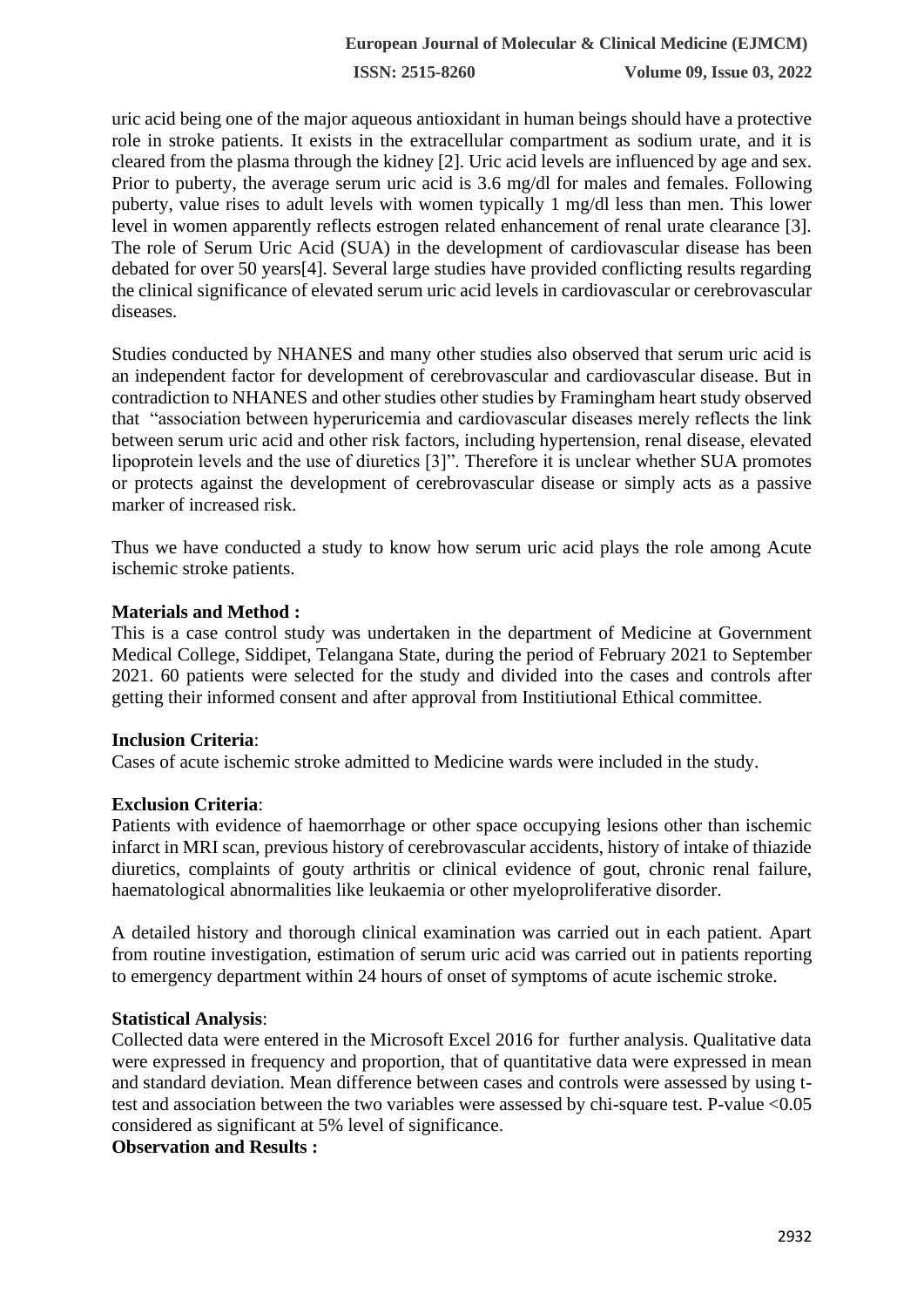#### **European Journal of Molecular & Clinical Medicine (EJMCM)**

**ISSN: 2515-8260 Volume 09, Issue 03, 2022**

Present study included 60 patients divided into cases and controls, mean age of patients from cases was  $58.23 \pm 7.32$  years and that of in controls was  $59.12 \pm 8.23$  Years, gender distribution in cases and controls in the ratio was 18:12 and 21:09 respectively. Obesity, Hypertension, Diabetes and smoking found among the cases in 13, 15, 8 and 6 patients respectively and that of in control it was in 3, 5, 4 and 4 patients respectively as shown in the bellow table 1.

| Parameters             | Cases            | Controls         | Chi-square/t-test | DF | P-value |
|------------------------|------------------|------------------|-------------------|----|---------|
| Age                    | $58.23 \pm 7.32$ | $59.12 \pm 8.23$ | 0.39              | 58 | 0.69    |
| Gender (M:F)           | 18:12            | 21:09            |                   |    |         |
| <b>Body Mass Index</b> | $26.12 \pm 1.42$ | $23.32 \pm 3.42$ | $4.14**$          | 58 | < 0.001 |
| Obesity                | 13               |                  | $8.52**$          |    | 0.003   |
| Hypertension           | 15               |                  | $7.5***$          |    | 0.006   |
| Diabetes Mellitus      | 8                | 4                | 1.66              |    | 0.196   |
| Smoking                | 6                | 4                | 0.48              |    | 0.48    |

**Table 1: Distribution of demographic variables and comorbid condition.**

\*p-value<0.05, significant and \*\*P-value < 0.05 highly significant at 5% LOS

| Table 2: Mean Distribution of serum uric acid. |  |
|------------------------------------------------|--|
|------------------------------------------------|--|

| Groups        | Cases          | Controls        | t-value  | DF | P-value |
|---------------|----------------|-----------------|----------|----|---------|
| Mean $\pm$ SD | $6.85 \pm 2.1$ | $5.42 \pm 1.42$ |          |    |         |
| Range         | $3.4 - 11.1$   | $3.8 - 9$       | $5.03**$ | 58 | < 0.001 |
| Median        | 6.75           | 5.12            |          |    |         |

#### **Table 3: Mean Distribution of serum uric acid among various comorbid condition.**

| Parameters          | $SUA (Mean \pm SD)$ | T-value  | P-value |  |
|---------------------|---------------------|----------|---------|--|
| <b>Gender</b>       |                     |          |         |  |
| Male                | $6.54 \pm 1.24$     | 0.38     | 0.69    |  |
| Female              | $6.38 \pm 1.89$     |          |         |  |
| <b>Hypertension</b> |                     |          |         |  |
| Hypertensive        | $6.76 \pm 1.95$     | $3.03**$ | 0.003   |  |
| Non-Hypertensive    | $5.49 \pm 1.21$     |          |         |  |
| <b>Diabetic</b>     |                     |          |         |  |
| Diabetic            | $6.42 \pm 2.12$     |          | 0.56    |  |
| Non-Diabetic        | $6.72 \pm 1.94$     | 0.57     |         |  |
| <b>Obesity</b>      |                     |          |         |  |
| Obese               | $6.91 \pm 1.38$     | $5.29**$ | 0.0001  |  |
| Non-Obese           | $5.13 \pm 1.22$     |          |         |  |

| Table 4: Mean Distribution of HDL and TGL at different SUA levels. |  |
|--------------------------------------------------------------------|--|
|--------------------------------------------------------------------|--|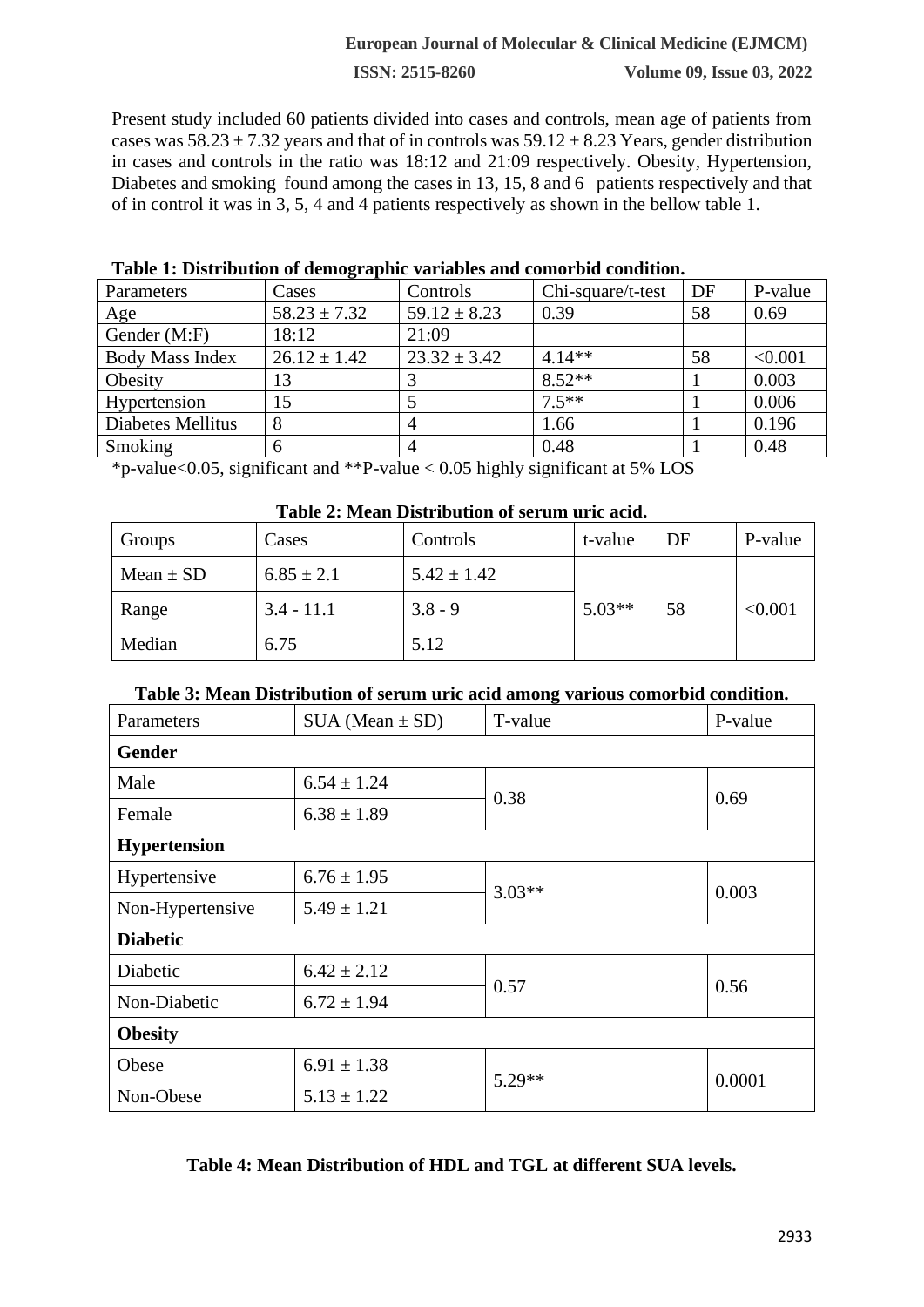**ISSN: 2515-8260 Volume 09, Issue 03, 2022**

| <b>SUA</b> Interval | HDL (Mean $\pm$ SD) mg/dl | TGL (Mean $\pm$ SD) mg/dl |
|---------------------|---------------------------|---------------------------|
| $\lt$ 5             | $48.89 \pm 6.23$          | $132.3 \pm 20.23$         |
| $5.1 - 6$           | $46.32 \pm 7.38$          | $139.34 \pm 25.2$         |
| $6.1 - 7$           | $43.85 \pm 8.27$          | $148.6 \pm 32.4$          |
| >7                  | $40.64 \pm 7.35$          | $159.2 \pm 42.3$          |

#### **Discussion:**

This study was conducted to study the role of serum uric acid in acute ischemic stroke and its effect on stroke outcome.

In the present study, male was dominant over the females, it suggests that male has more ratio of stroke patients than the females, also the age factor was also one of the risk factor among stroke patients. Our results very well consistent with the finding observed by Pandiyan et all [5] who observed male dominance in the study with mean age of the stroke patients was 61.7  $\pm$ 13.4 years. Another study by Patil et al, M.Mehrpour, et. al. [6, 7] showed similar results regarding gender and age of the stroke patients. But mean age between the cases and controls also gender distribution was comparable in both the groups. In the study we have observed that obesity and hypertension were statistically significant between the cases and controls.

Mean serum uric acid between the groups was statistically highly significant (P-value<0.01), finding were more consistent with studied by Patil et al[6]. Among the males levels of SUA was more but it was not statistically significant, which was more consistent with studied by Kaur I et al.[8] Study by Pearce et al observed higher serum uric acid values in males as compared to females  $(5.28 \pm 0.66$  versus  $4.47 \pm 0.78$  mg/dl).[9]

Many studies found that Hypertension and obesity were most common risk factor for the stroke, in our study also we have observed these factor most common among stroke patients also in hypertensive and obese people levels of serum uric acid level was more and also mean difference between hypertensive and non-hypertensive and obese and non-obese was statistically significant (P-value $<0.05$ ). In one of the study it was observed that elevated serum uric acid level is an independent predictor of hypertension in 25 % of patients with new onset untreated primary hypertension.[10] Milionis et al observed that serum uric acid levels were higher in hypertensive subjects compared with nonhypertensives (5.4  $\pm$  1.6 mg/dl versus 5.0  $\pm$ 1.6 mg/dl,  $p = 0.04$ .[11] Lehto et al also found that the prevalence of hypertension among hyperuricemic subjects was higher as compared to the patients with serum uric acid levels in the normal range  $(67.3\% \text{ versus } 41.2\% \text{ , } P < 0.001)$ . [12]

We have observed that as the serum uric acid levels increases the mean distribution of HDL was decreasing and TGL levels were increasing. SUA is one of the major aqueous antioxidant in the human beings and constitutes as much as two third of the plasma free radical scavenging ability. It is therefore prudent to expect that SUA should have a protective role in stroke. Various studies have also showed that uric acid can result in endothelial dysfunction which can lead to vascular diseases [13, 14]. SUA can also promote LDL cholesterol in vitro [15]. Further long term prospective studies are needed to establish the role of SUA in ischemic stroke. Also,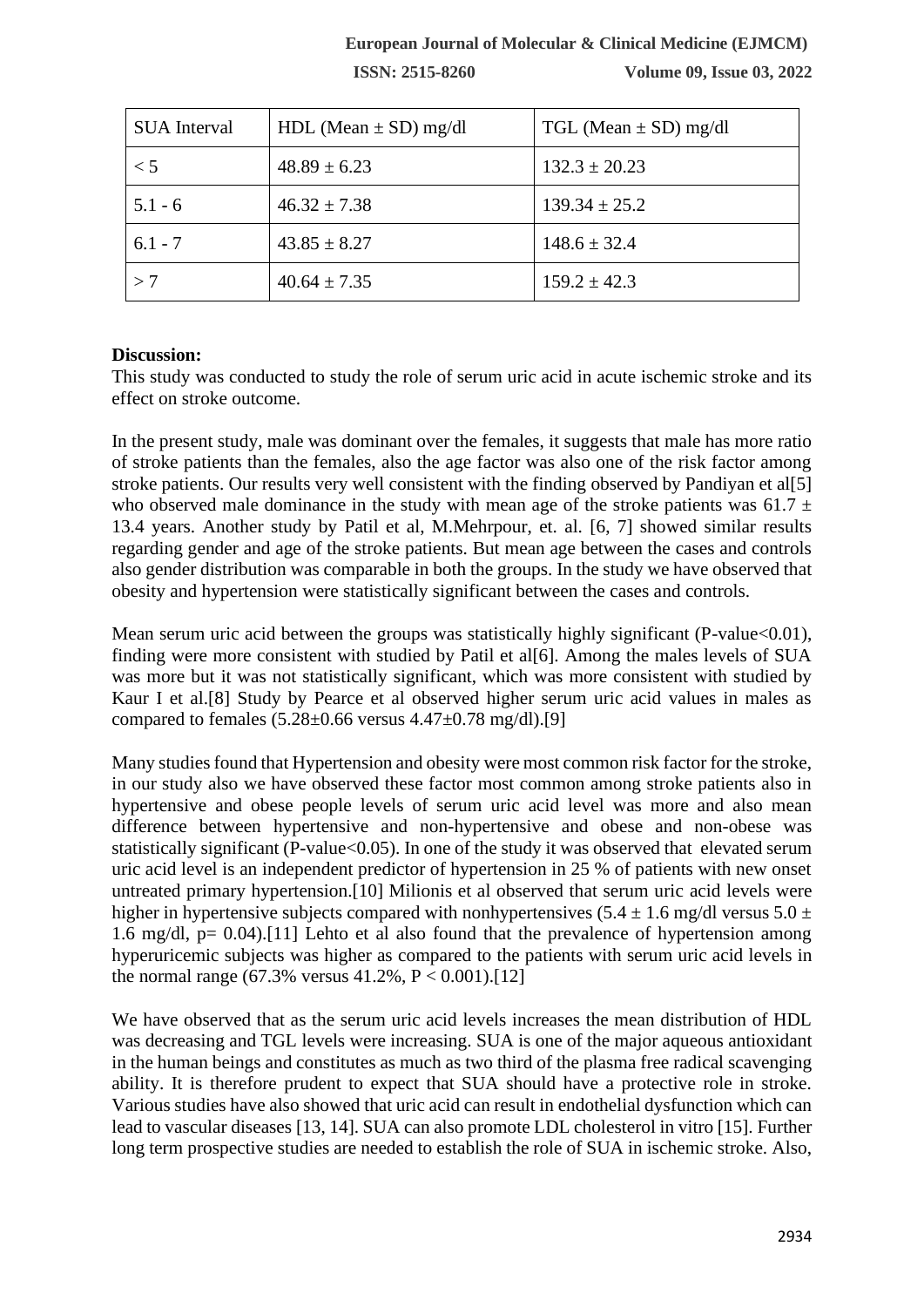trial of SUA lowering drugs in stroke patients as well as in those at increased risk of stroke can be worth considering.

# **Conclusion:**

From above results and observation we can conclude that in patients with acute stroke, there was no significant association between serum uric acid level and diabetes mellitus. Due to the high prevalence of hyperuricemia in patients with acute stroke, and its accompanying increase in triglyceride and LDL cholesterol levels, it can be considered as a risk factor for acute stroke. Thus SUA can be used as a marker of increase risk of stroke.

**Acknowledgement**: None **Conflict of Interest**: None **Ethical Approval**: Approved by Institutional Ethical Committee

## **References:**

- 1. Hariklia VD, Apostolos H, Haralambosk. The role of uric acid in stroke. the lssue remains unresolved. The Neurologist. 2008;14:238-42.
- 2. Heo SH, Lee SH. High levels of serum Uric acid are associated with silent brain infarctivn. Jaurnalof the Neurol Scien. 2010; 297:6-15.
- 3. Barr WG. Uric acid. In: Walker HK,Hall WD,Hurst JW, editors. Clinical Methods. The History, Physical, and Laboratory Examination, 3rd ed. Boston: Butter worth: 1990. P: 760- 763.
- 4. Gertler MM, Garn SM, Levine SA. Serum uric acid in relation to age and physique in health and in coronary heart disease. Ann Intern Med. 1951;34(6):1421-1431.
- 5. Surveillance of stroke: WHO stepwise approach: A Chennai stroke unit report. Arjundas D, Pandiyan U, Arjundas G, Henry B. Annals of Indian Academy of Neurology, 2007; vol. 10; issue 3.
- 6. Patil, T., Pasari, A., Sargar, K., Shegokar, V., Bansod, Y., Patil, M., Serum Uric Acic Levels in Acute Ischemic Stroke : A study of 100 patients. Journa of Neurology Reseache, North America, 1, Dec. 2011. Available at : [http://www.neurores.org/index.php/neurores/article/view/71.](http://www.neurores.org/index.php/neurores/article/view/71)
- 7. Mehrpour M, Khuzan M, Najimi N, Motamed MR, Fereshtehnejad SM. Serum uric acid level in acute stroke patients. Med J Islam Repub Iran. 2012 May;26(2):66-72. PMID: 23483825; PMCID: PMC3587902.
- 8. Kaur I, Khurana A, Sachdev JK, Mohan G. Evaluation of serum uric acid in acute ischaemic stroke. Int J Adv Med 2017;4:60-5.
- 9. Pearce J, Aziz H. Uric acid and plasma lipids in cerebrovascular disease. Prevalence of hyperuricaemia. Br Med J. 1969;4:78-80.
- 10. Cannon PJ, Stason WB, Demartini FE, Sommers SC, Laragh JH. Hyperuricemia in primary and renal hypertension. N Engl J Med. 1966;275(9):457-64.
- 11. Milionis HJ, Elisaf MS. Management of hypertension and dyslipidaemia in patients presenting with hyperuricaemia: case histories. Curr Med Res Opin. 2000;16(3):164-70.
- 12. Lehto S, Niscanen L, Ronnemaa T, Laasko M. Serum uric acid is a strong predictor of stroke in patients with non-insulin dependent diabetes mellitus. Stroke. 1998;29(3):635-9.
- 13. Waring WS, Webb DJ, Maxwell SRJ. Effect of local hyperuricaemia on endothelial function in the human forearmvascular bed. Br J Clin Pharmacol 2000; 49: 511P.
- 14. Corry DB, Eslami P, Yamamoto K, Nyby MD, Makino H, Tuck ML. Uric acid stimulates vascular smooth musclecell proliferation and oxidative stress via the vascular reninangiotensin system. J Hypertens. 2008;26(2):269-275.